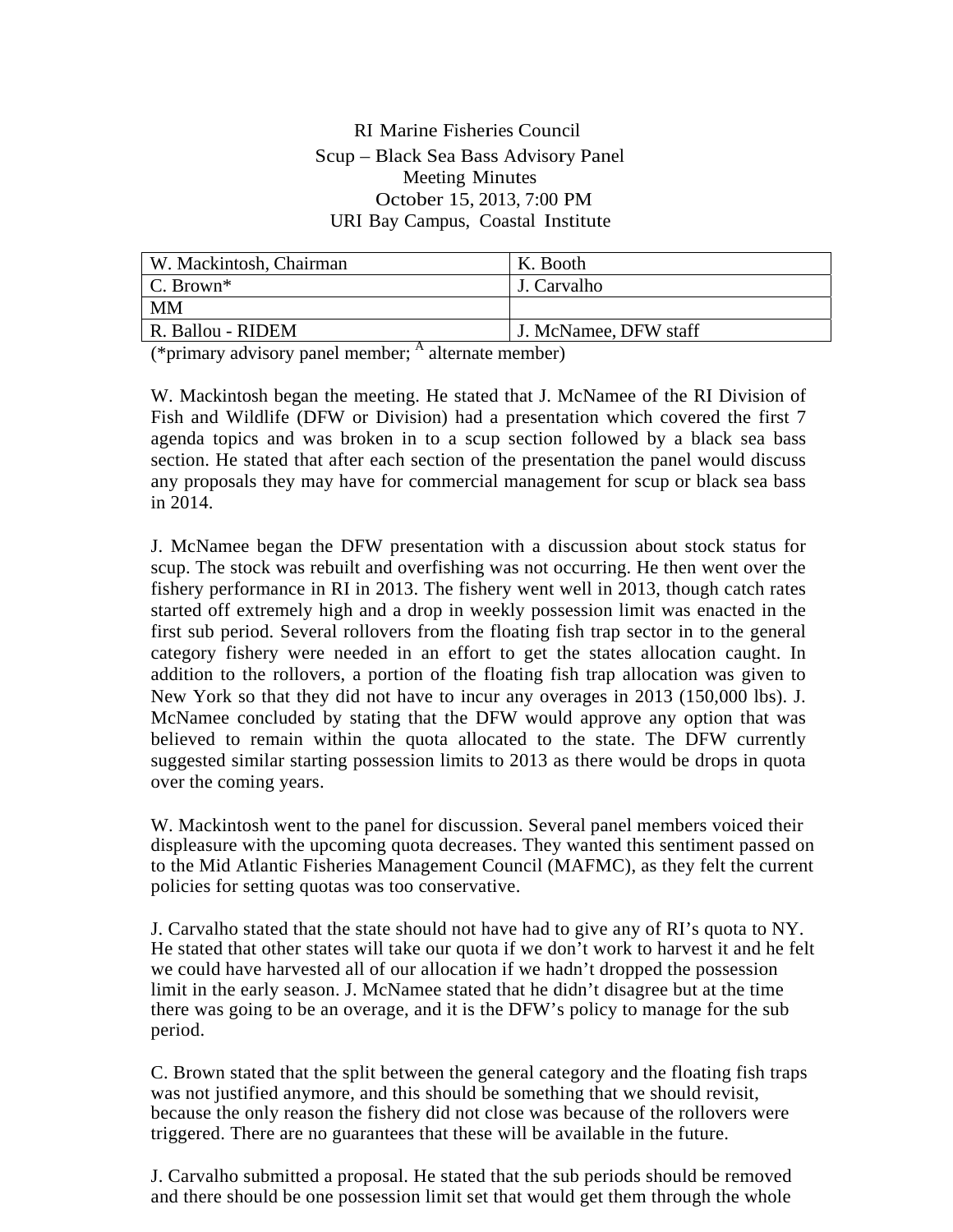state waters season. This would have helped in 2013 by most likely not having had the possession limit decrease in the early sub period. C. Brown stated that he had some hesitation about this proposal due to the possibility that there would not be any rollover from the floating fish traps and this could lead to a long closure during the state waters period. W. Mackintosh took a vote on the two proposals, status quo and J. Carvalho's proposal. The vote was split 2 for status quo and 2 for J. Carvalho's proposal. J. Carvalho withdrew his proposal so that the group might reach consensus.

M. Bucko offered an alternative. Instead of removing all of the sub periods in this first year, **he suggested combining the first two sub periods but leaving the fall sub period intact.** He then suggested they could run it this way in 2014 and re-evaluate next year to see if they would like to make the state waters period one single sub period or go back to the 3 sub period set up. **The panel accepted this proposal as a consensus proposal from the AP.**

J. McNamee then went through a discussion about the black sea bass fishery. The stock was rebuilt and overfishing was not occurring according to the only peer reviewed stock assessment available, but J. McNamee then went on to describe the situation that recently occurred with the benchmark assessment, the result of which was the assessment was rejected. A data workshop was held for black sea bass in January of 2013 and the result of this was a decision that nothing that is currently available will help the current assessment move in to a higher tier. A new spatially structured assessment was needed. One final note was that a recent meeting of the Mid Atlantic SSC resulted in an increase in the allowable catch for black sea bass in 2014. He then went over the fishery performance in RI in 2013. The fishery remained at a low possession limit and had numerous closures, all related to the very small quota. J. McNamee concluded by stating that the DFW would approve any option that remained within the allocated quota for the state. The DFW did make one suggestion that splitting the July through October sub period in to two sub periods with equal allocation might help get some fish in to the fall sub period.

W. Mackintosh went to the panel for discussion. C. Brown began the discussion by noting that the biomass of black sea bass had shifted northward. J. Carvalho and C. Brown noted that almost all of the harvest was directed at larger fish.

T. Baker made a few comments. He stated that the resource was extremely valuable to the industry and to RI. Because of this, money should be designated to fix whatever needed to be fixed for this species assessment. He suggested to the panel that they speak to local politicians to get them to devote resources to this species. He concluded by adding that they could request that DEM also support these requests to give them more weight. **The group agreed to this by consensus and formally made this request to the RIMFC, specifically that the RIMFC and DEM should reach out to local politicians and legislators to seek support for studying this species as it is a valuable resource to the state.**

J. Carvalho stated that black sea bass at its current quota is strictly a bycatch fishery. **The state should set a single possession limit to keep the fishery open all year**. The number presumably would be low so he suggested that they could **switch from a poundage to a number of fish possession limit**. His main point was to keep from having so many long closures as it was damaging their markets. MM agreed with this statement.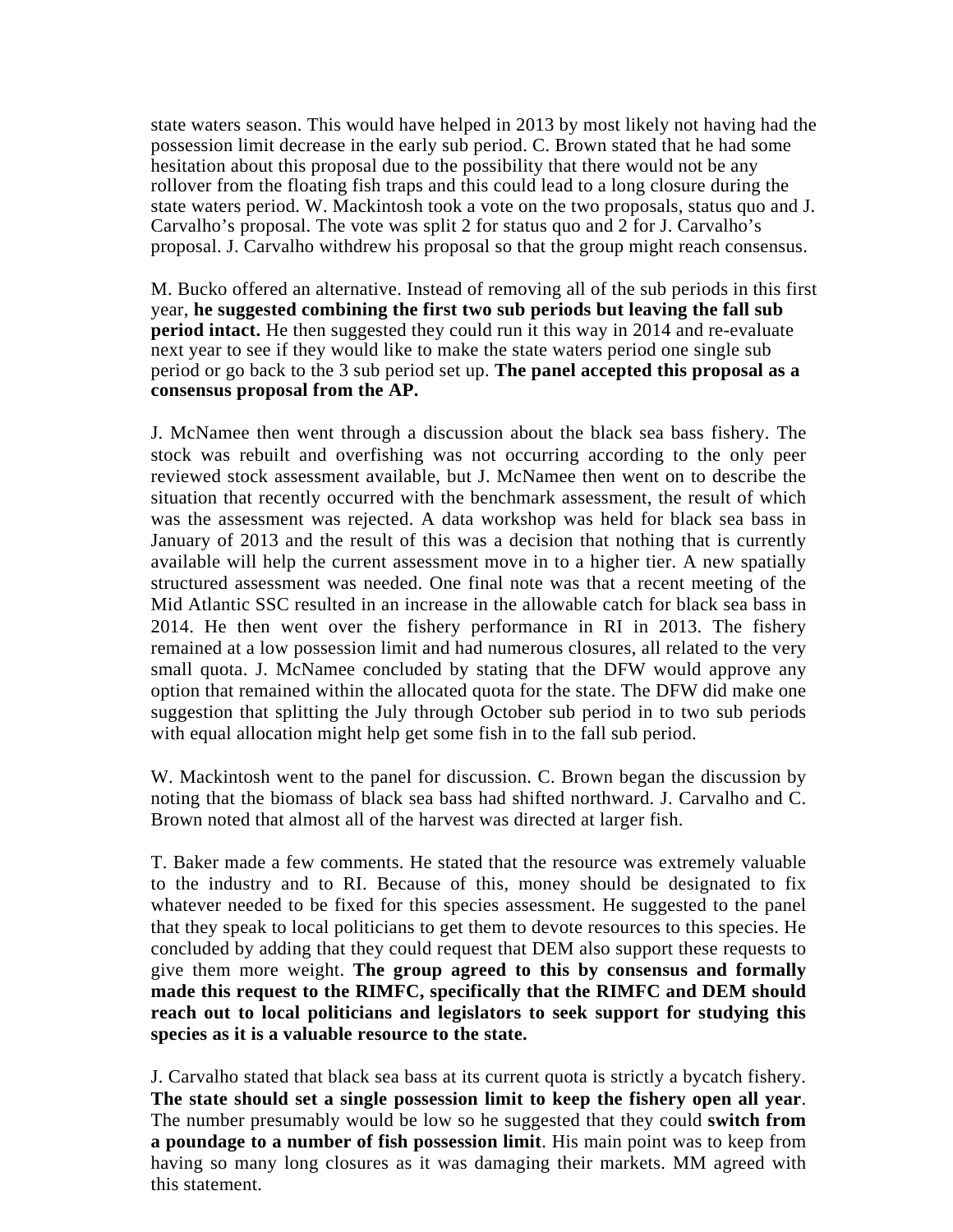K. Booth made a counter proposal. He agreed with many of the concepts that J. Carvalho noted but he thought the best approach would be to **set a 25 pound per day possession limit under the current sub period set up**. Later he stated that he did not see much benefit in the DFWs proposal as it simply moved the problem around rather than helping it.

MM agreed with J. Carvalhos proposal. He felt the bycatch helps offset other costs associated with fishing for other species. He thought that the possession limit should remain pounds though, as a count can lead to other issues like high grading to maximize profits.

C. Brown stated that he agreed that the small quota does create a situation where this has become a bycatch fishery for many, but he stated that it was still a target of some fishermen. T. Baker agreed that it was a target species for pot fishermen. C. Brown went on to state that he agreed with the suggested modification by the DFW, but he did not agree to a 25 pound possession limit as he felt it would encourage more cheating and black market sales. He stated later that he did not agree with J. Carvalhos proposal as it was a defacto reallocation from the winter period.

#### T. Baker made a suggestion to **adopt the DFW suggested change to the summer/fall allocation period, but to adopt a 25 pounds possession limit beginning in May and going through October. In addition he supported dropping to 100 pounds in the sub period that starts in November.**

W. Mackintosh then noted that a proposal had been submitted on behalf of the Atlantic Offshore Lobstermens Association. They suggested creating aggregate limits in the sub periods so that the fish that are currently discarded could be turned in to landings. The group discussed the written proposal (attached) but in the end the panel opposed the proposal as they felt it would increase effort and exacerbate the current fishery closures.

This concluded the discussions and W. Mackintosh adjourned the meeting.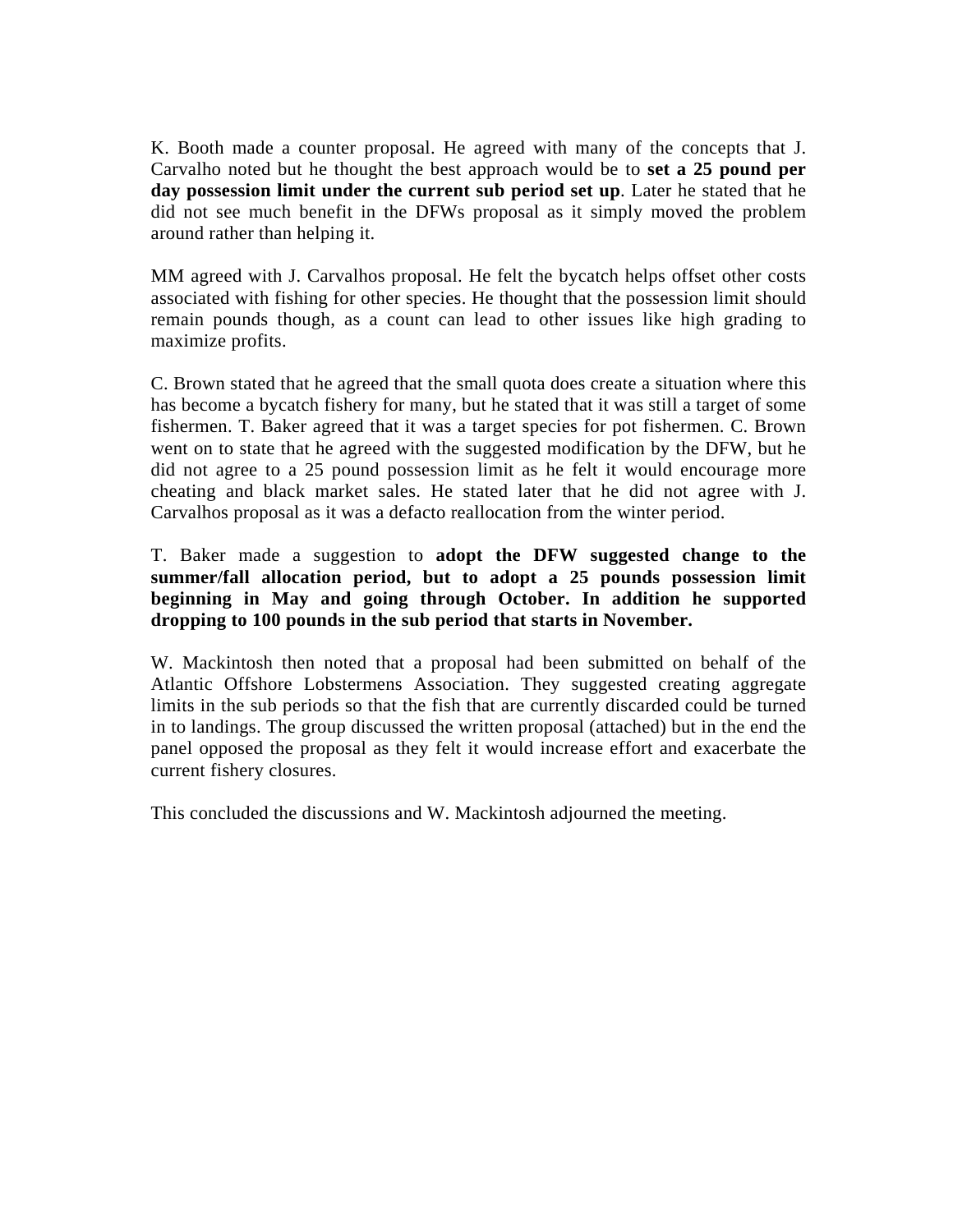**Summary of Rhode Island Scup and Black Sea Bass Stock Status, 2013 Commercial Scup and Black Sea Bass Fishery Performance, and Division of Fish and Wildlife Recommendations for 2014**

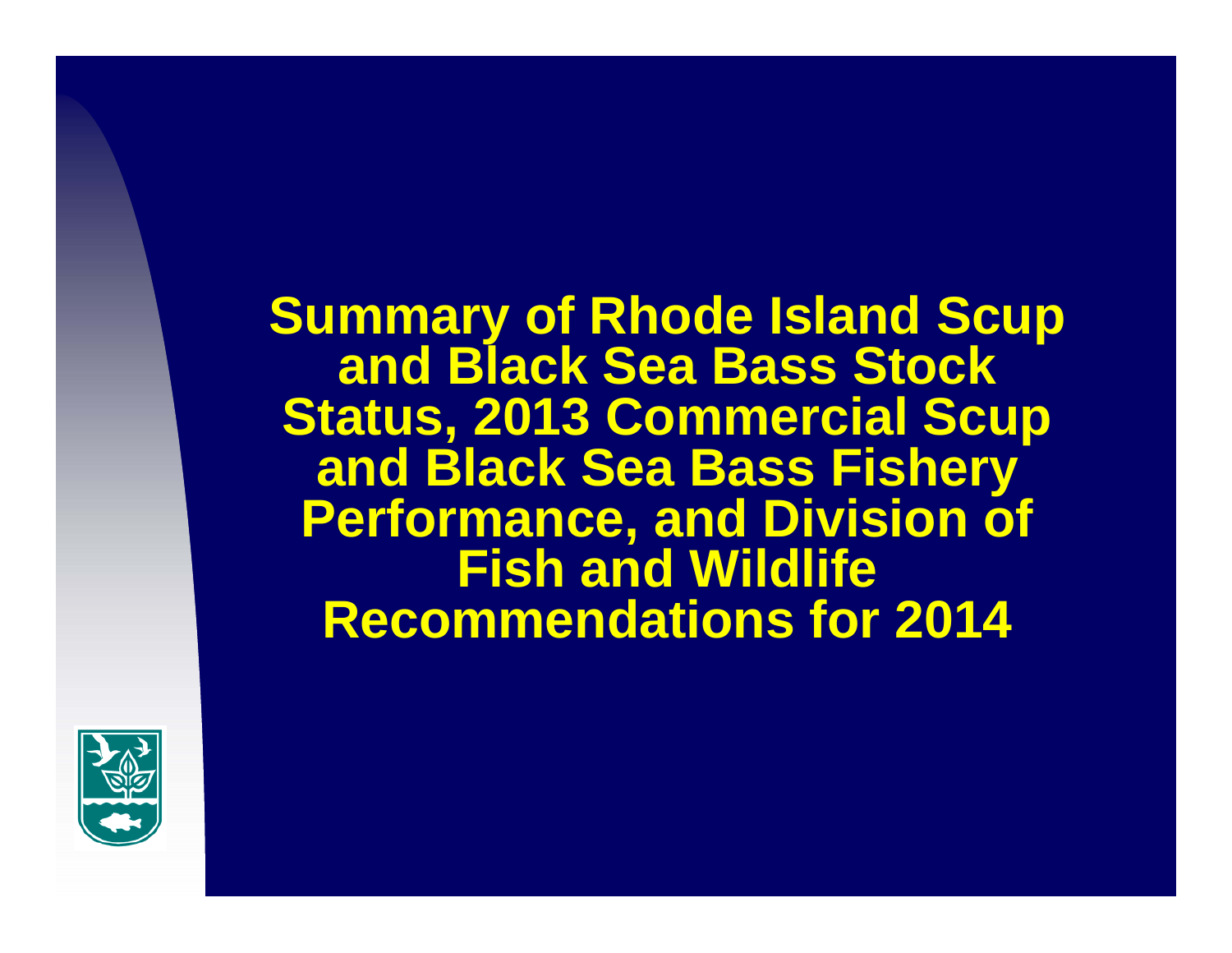## **Scup Stock Status**

**Stock Status:**

**Relative to the DPSWG biological reference points, the stock is not overfished and overfishing is not occurring.** 

**There is a 50% probability that F in 2011 was between 0.026 and 0.042 . The fishing mortality threshold is FMSY = 0.177.**



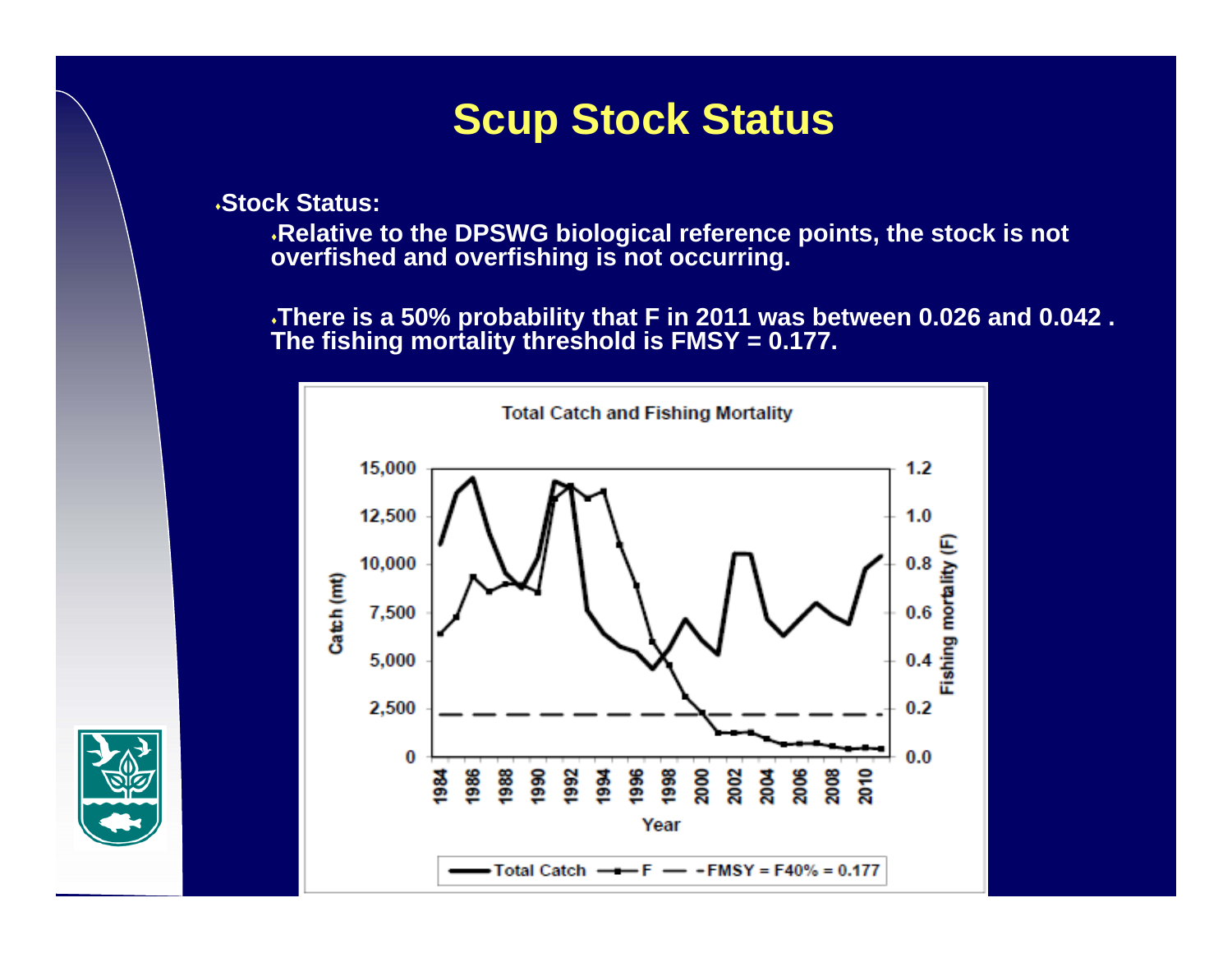## **Scup Stock Status**

**Stock Status:**

**SSB has steadily increased to about 418.8 m lbs in 2011 (slightly down from 2008) . The SSB reference point is SSBMSY = 202.9 m lbs. The minimum stock size threshold, one-half SSBMSY, is estimated to be 101.5 m lbs.**

**Recruitment exceeded the 1984-2011 average of 104 million in 2011.**



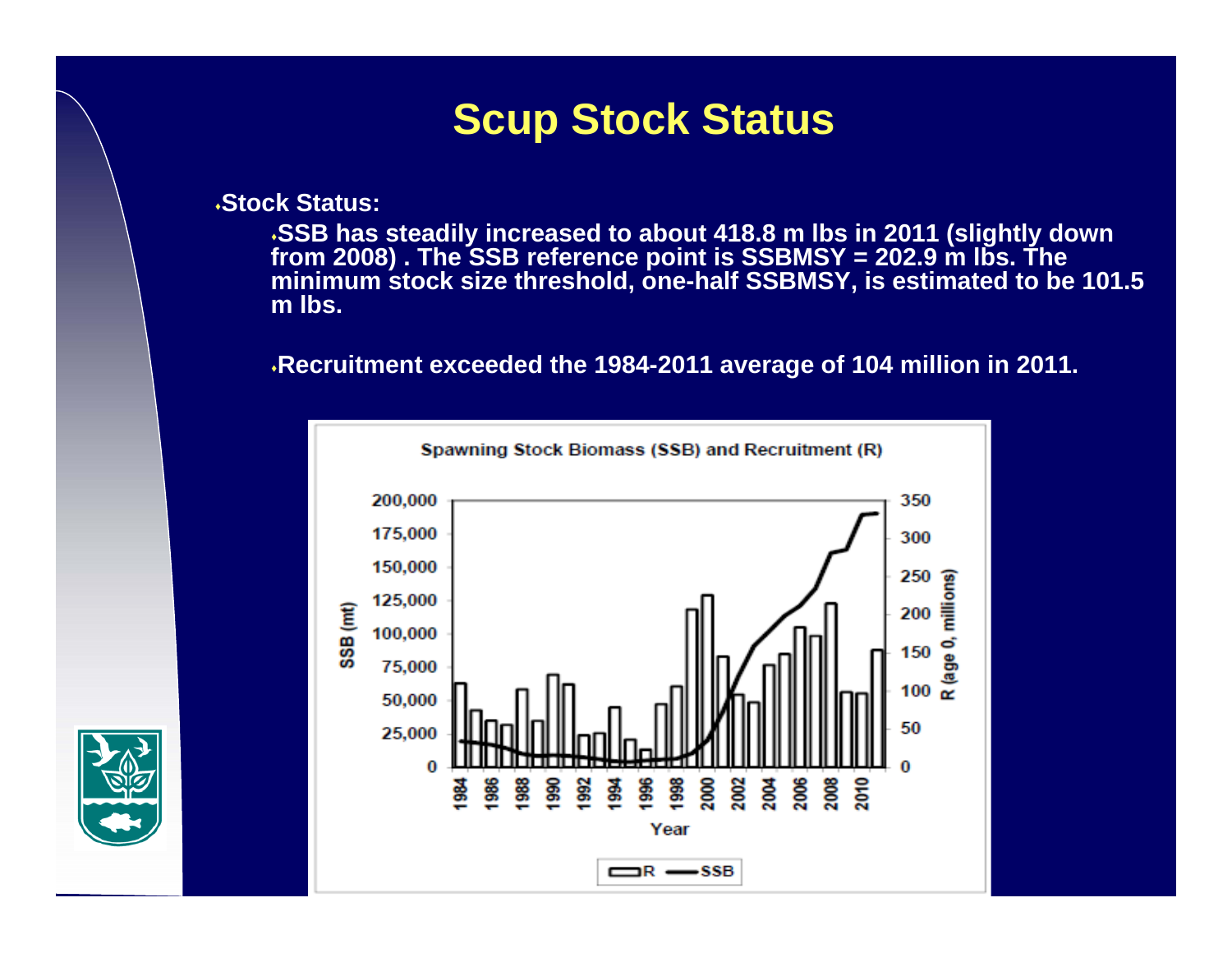# **Commercial Landings – Scup General Category**





#### **Possession Limit Changes:**

5/1/13 - 10,000 lbs/wk 5/26/13 - 5,000 lbs/wk 7/7/13 - 10,000 lbs/wk 9/29/13 - 15,000 lbs/wk 10/13/13 - 20,000 lbs/wk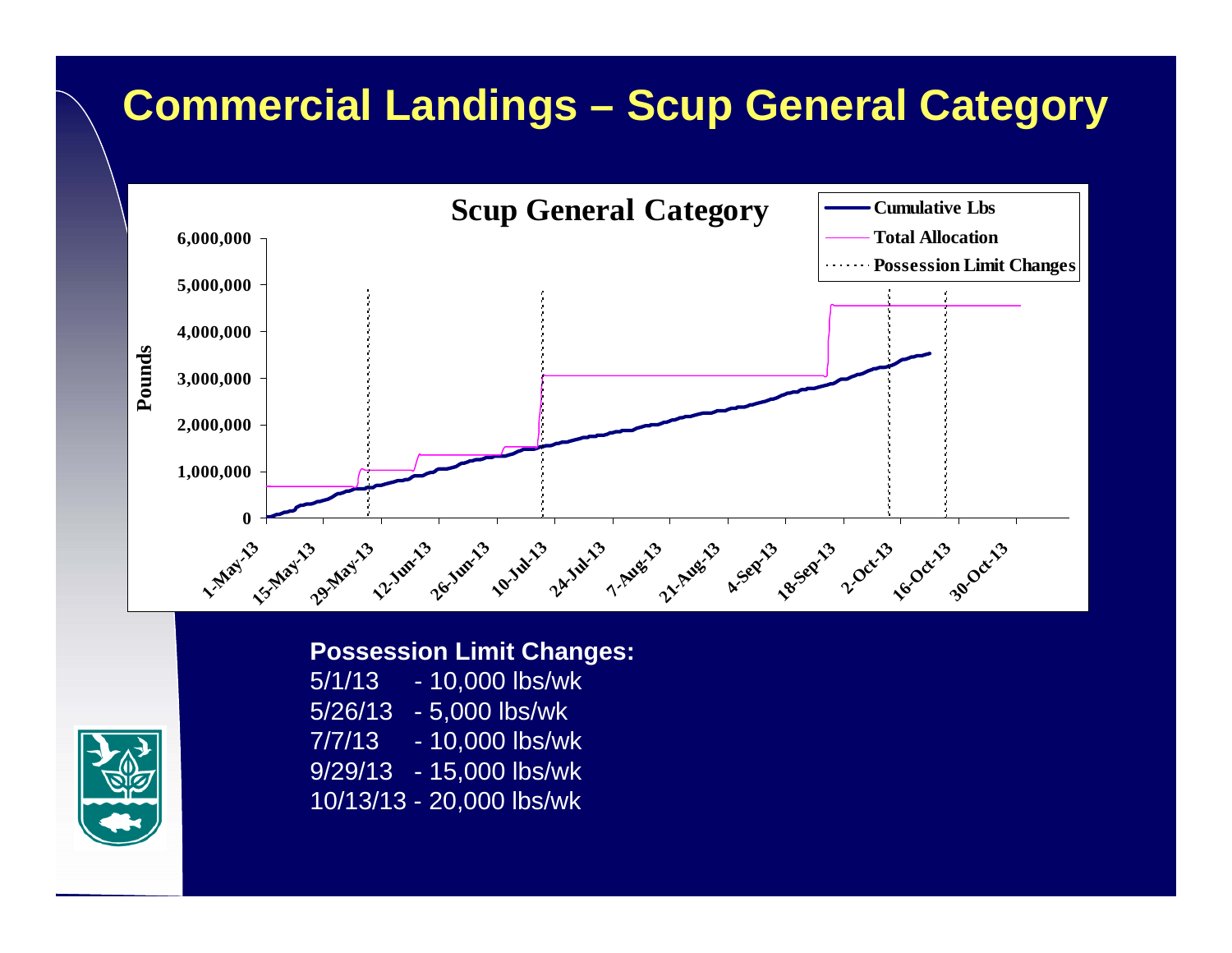## **Commercial Landings – Scup General Category**

- **A total of 2,500,000 lbs was rolled from FFT's to the GC in 2013. This resulted in each of the three sub-periods receiving 833,333 additional lbs of scup.**
- **There was a 22,960 pound underage in the first period (less than 2% of sub-period quota). This underage was split equally between the two remaining sub-periods, therefore each remaining sub-period received 11,480 lbs.**
- **There was a 173,181 pound underage in the second period (~11% of total quota). This underage was rolled into the third sub-period.**
- ♦ **Currently the third sub-period has ~1,039,199 lbs remaining with just over two weeks remaining**

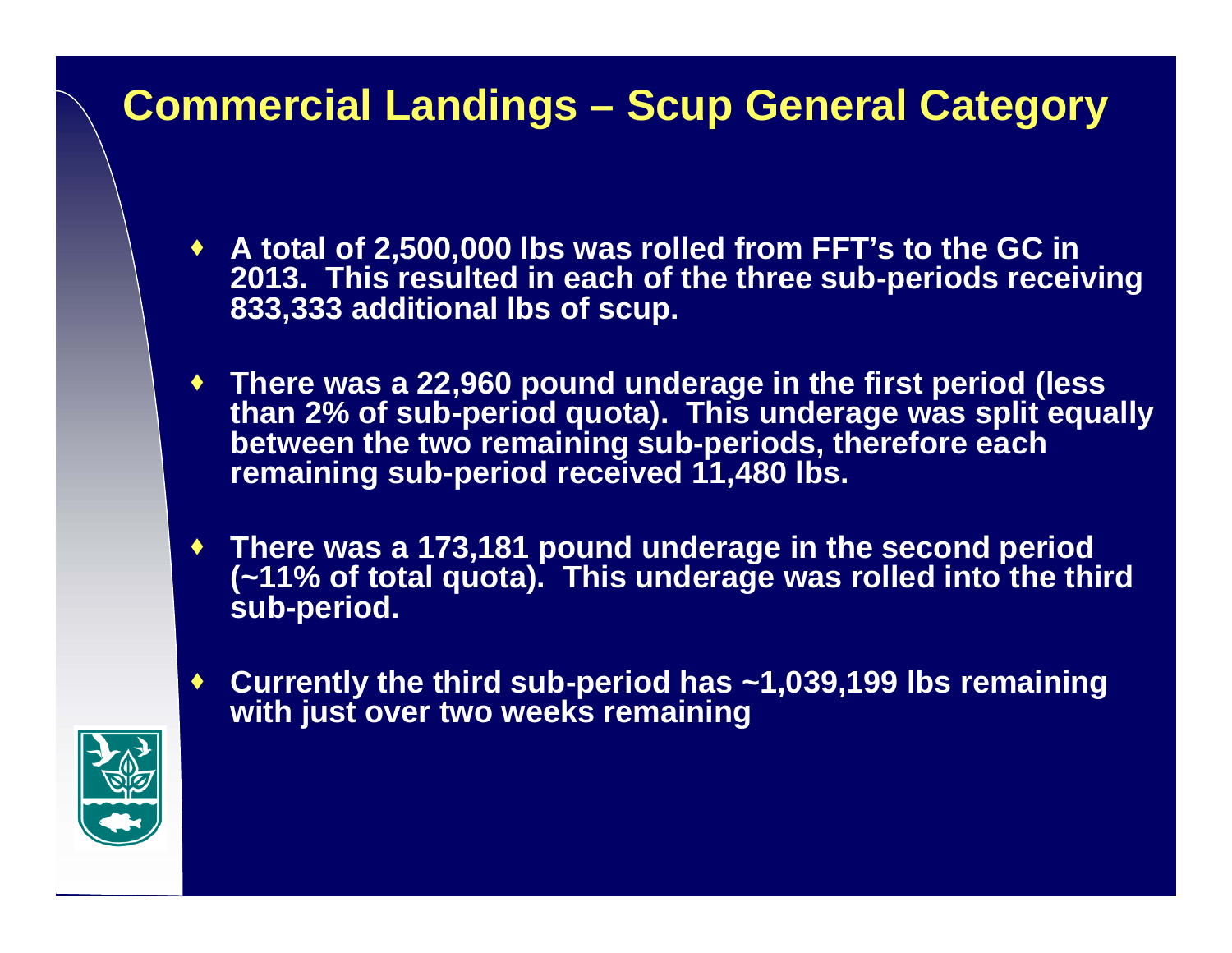# **Commercial Landings – Scup Floating Fish Traps**





**Trap Rollovers:**  $5/24/13 - 1,000,000$  lbs 6/7/13 - 1,000,000 lbs 6/28/13 - 500,000 lbs 10/10/13 - 150,000 lbs transferred to NY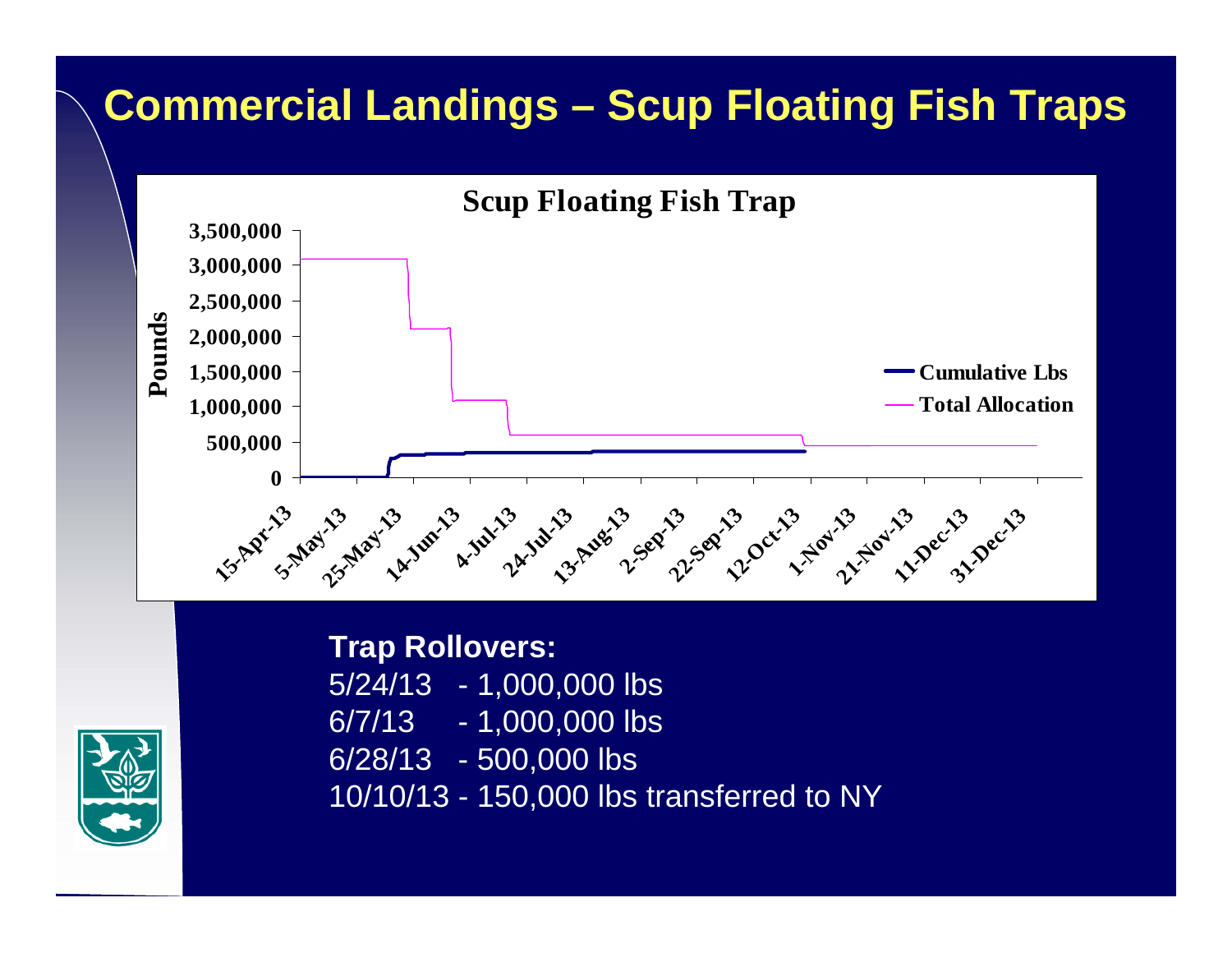## **Commercial Landings – Scup Floating Fish Traps**

- ۰ **A total of 2,500,000 lbs was rolled from FFT's to the GC in 2013. This resulted in a remaining quota of 589,509 lbs for the FFT's.**
- $\blacklozenge$ **So far the FFT's have harvested 357,203 lbs.**
- ٠ **After transferring 150,000 lbs to NY, the FFT's have ~ 82,306 lbs remaining for 2013.**

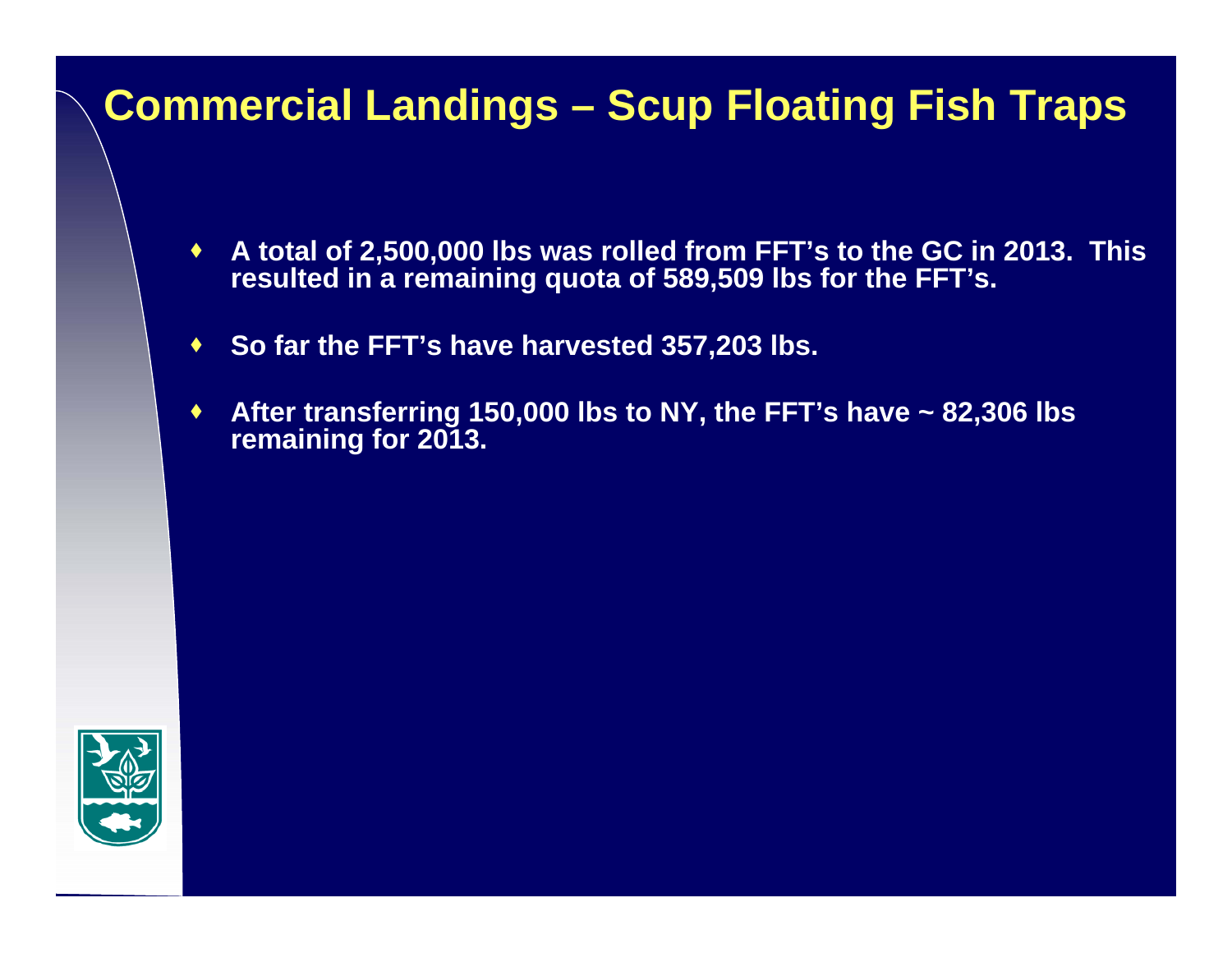### **Commercial Landings – Compliance with the Aggregate program**

**Total participation was 389 vessels to date (w/o unknown or from shore)**

 **Total times participants landed over the weekly aggregate amount were 10 to date**

 **The total additional pounds landed for entire state period (to date) were 41,870 lbs (~2% of Gen. Cat. Allocation)**

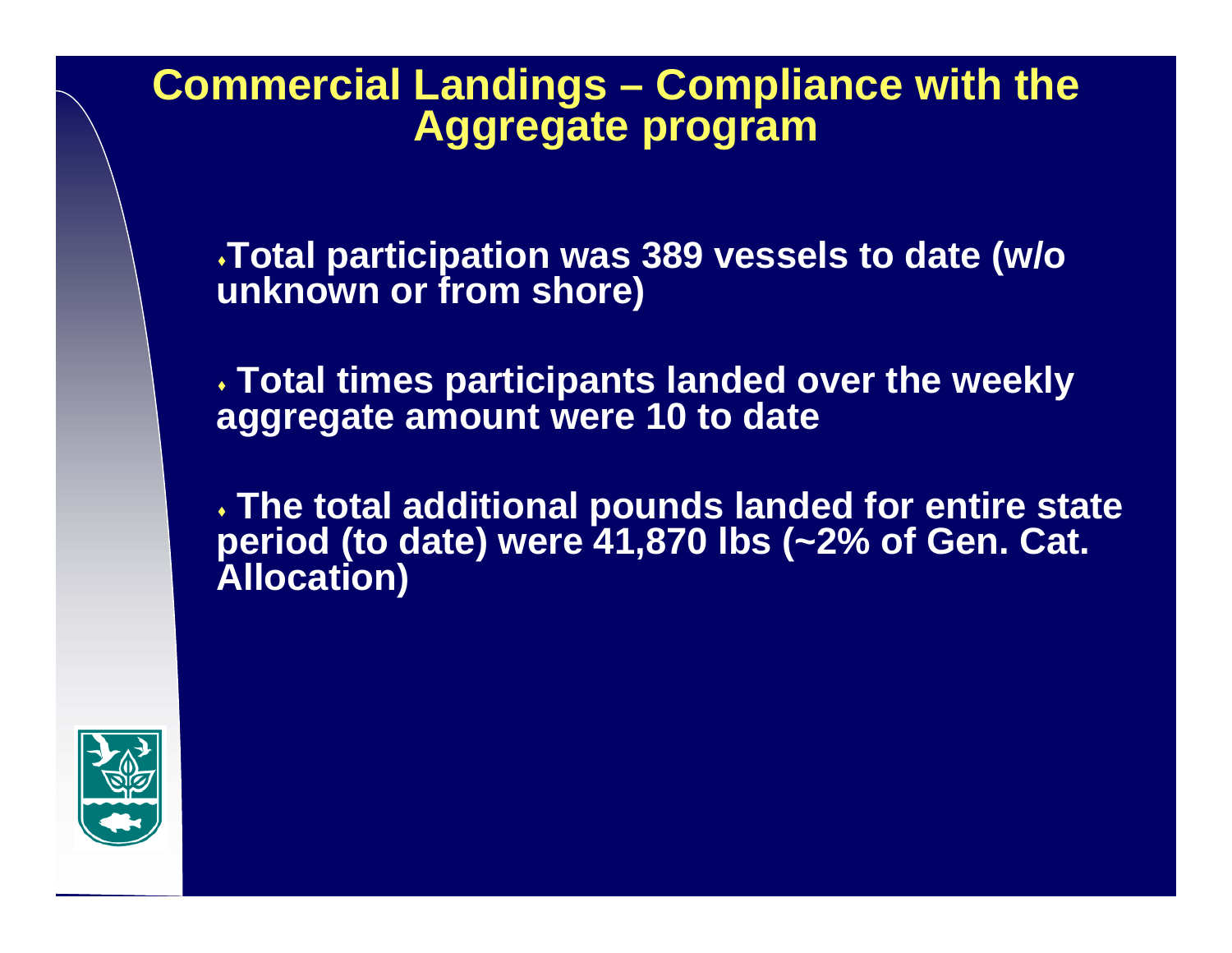#### **Scup Management Measure Recommendations 2014**

"Rumble Strips" Indicators:

NEFSC spring and fall survey biomass indices Mean lengths from NEFSC spring and fall surveys Relative F for spring and fall  $\cdot$ Rumble strips = 65% CI around 2004-2011 mean During 2004-2011,  $SSB \geq$  SSBMSY and F $\leq$  FMSY 65% CI provided contrast in scores between periods of different stock status

2 of 6 indicators were outside of rumble strips in 2012 Fall index > upper rumble strip bound  $\cdot$ Fall relative F < lower rumble strip bound

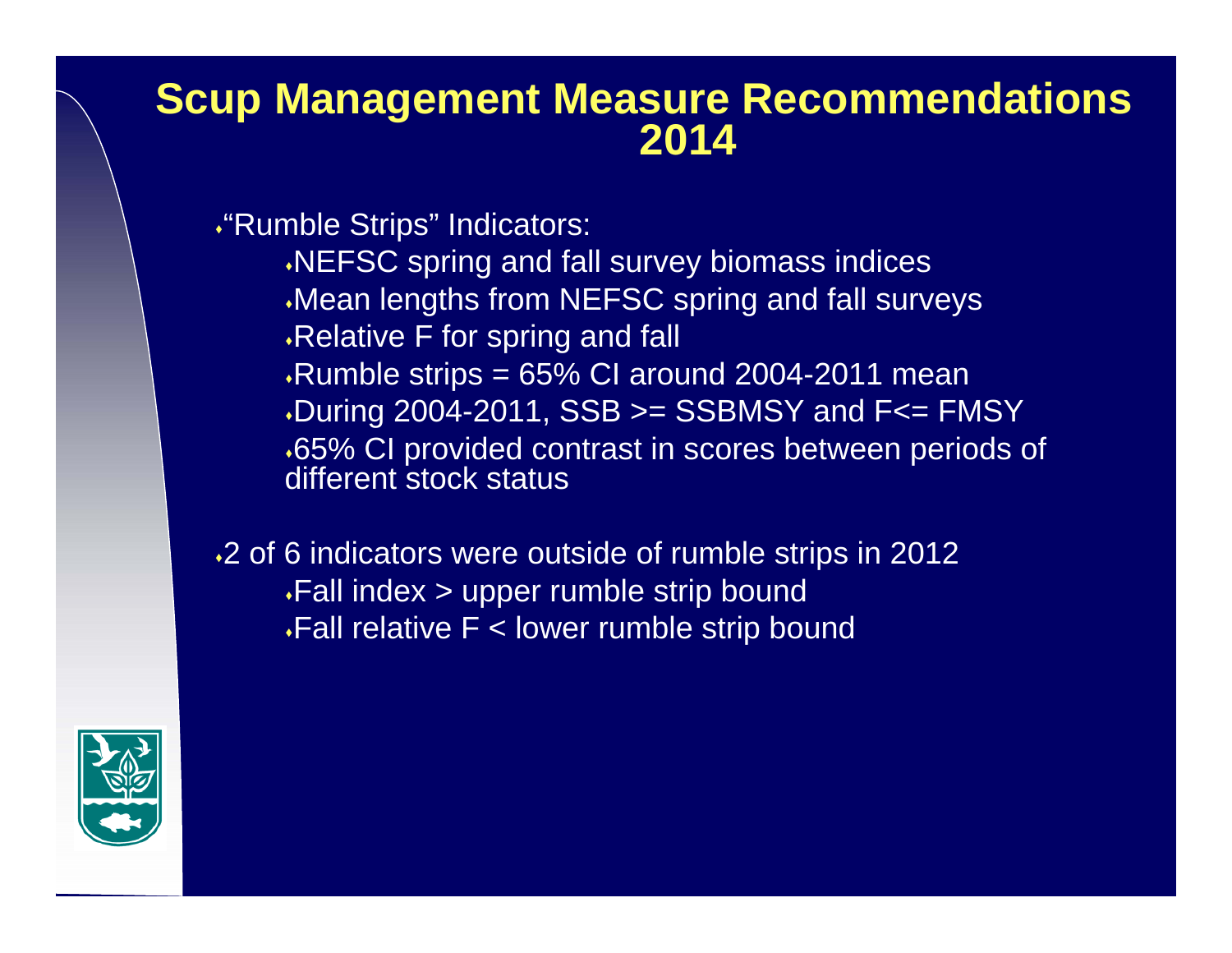#### **Scup Management Measure Recommendations 2014**

Multi-year specifications for 2013-2015

 $\cdot 2013$  OFL = 47.80 million lb  $(21,680$  mt)

 $\cdot$ SSB/SSBMSY = 212%; P<sup>\*</sup> = 0.4; lognormal OFL distribution with  $\overline{CV} = 100\%$ 2013 ABC ~81% of OFL

Constant F applied to derive 2014 and 2015 ABCs

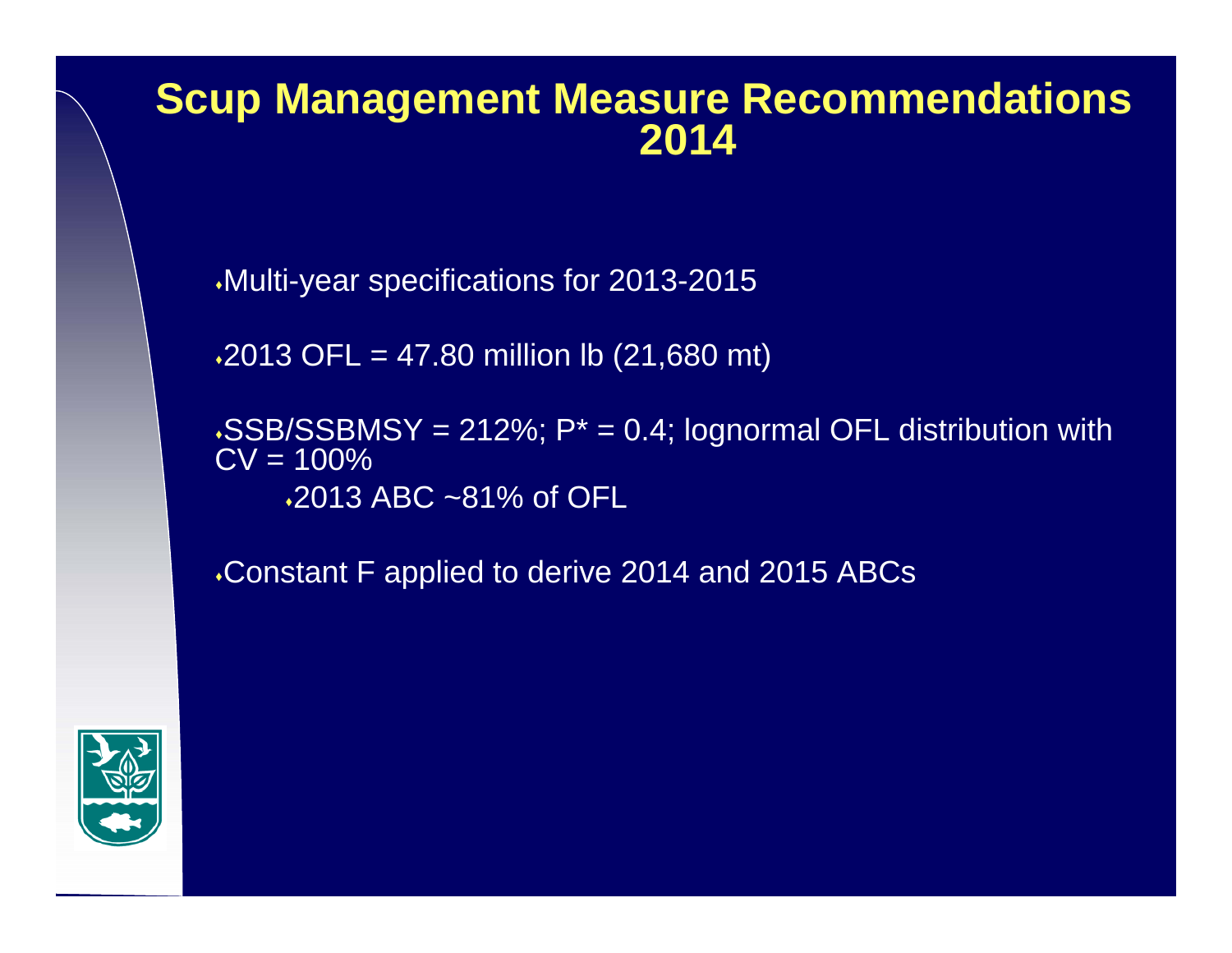### **Scup Management Measure Recommendations 2014**

|      | <b>ABC</b>            | <b>Commercial ACL</b><br>$= ACT$ | <b>Rec ACL</b><br>$= ACT$ |
|------|-----------------------|----------------------------------|---------------------------|
| 2013 | 38.71 mil lb          | 30.19 mil lb                     | 8.52 mil lb               |
|      | $(17, 557$ mt)        | $(13,694 \text{ mt})$            | $(3,863 \text{ mt})$      |
| 2014 | 35.99 mil lb          | 28.07 mil lb                     | 7.92 mil lb               |
|      | $(16,325 \text{ mt})$ | $(12,732 \text{ mt})$            | $(3,592 \text{ mt})$      |
| 2015 | 33.76 mil lb          | 26.34 mil lb                     | 7.43 mil lb               |
|      | $(15,320 \text{ mt})$ | $(11,950$ mt)                    | $(3,370 \text{ mt})$      |

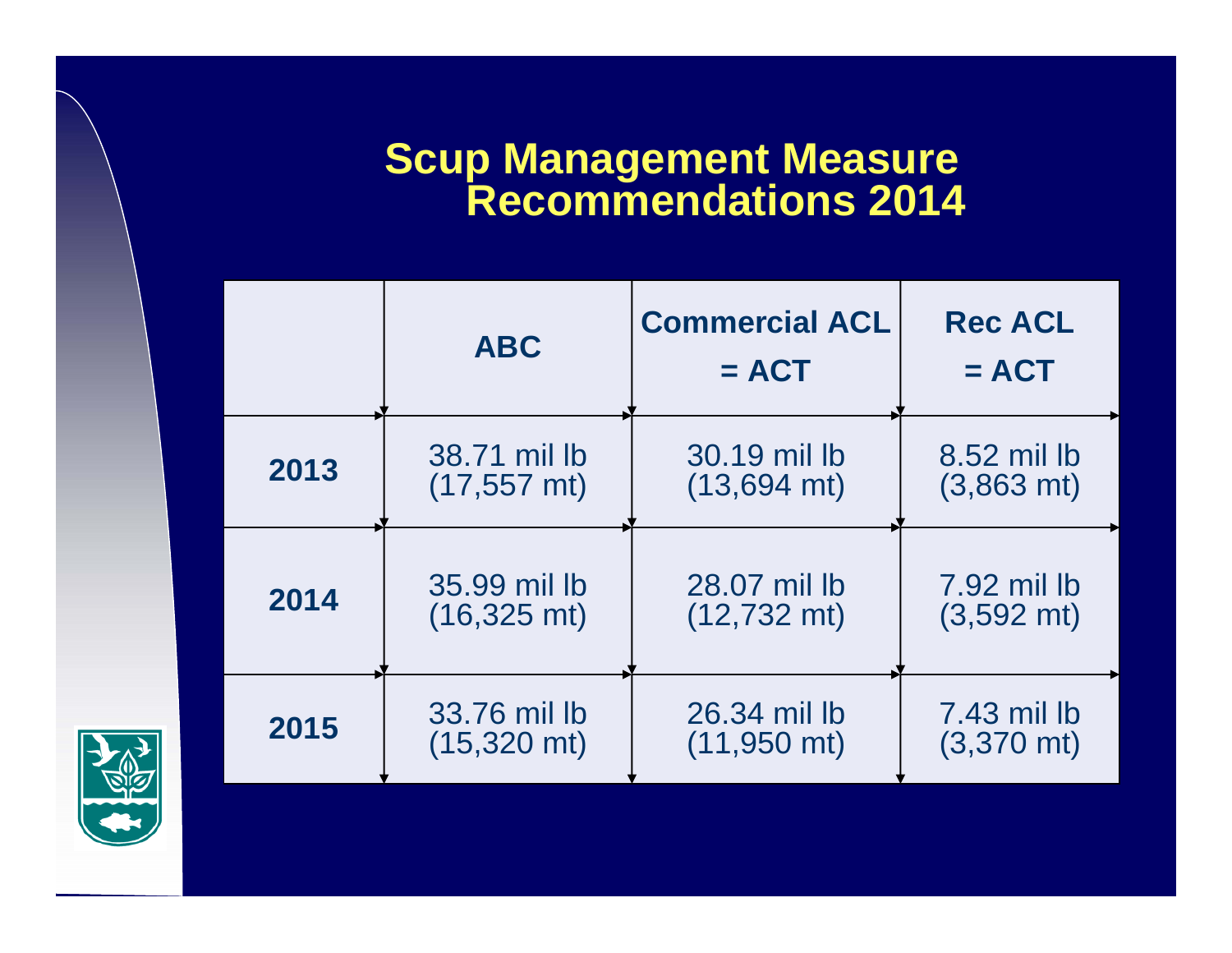## **Preliminary 2014 Commercial Allocations**

**Coastwide Commercial Quota = 21,950,000 lbs**

**Coastwide Summer Allocation (-RSA) = 8,549,525 lbs**

**RI 2014 Commercial Quota (56.19%) = 4,803,978 lbs (7% decr from 2013 quota)**

**2013 Floating Fish Trap allocation = 2,882,386 lbs**

```
2013 General Category = 1,921,591 lbs
May 1 – June 30 = 640,530 lbs
July 1 – Sept 15 = 640,530 lbs 
Sept 16 – Oct 31 = 640,531 lbs
```
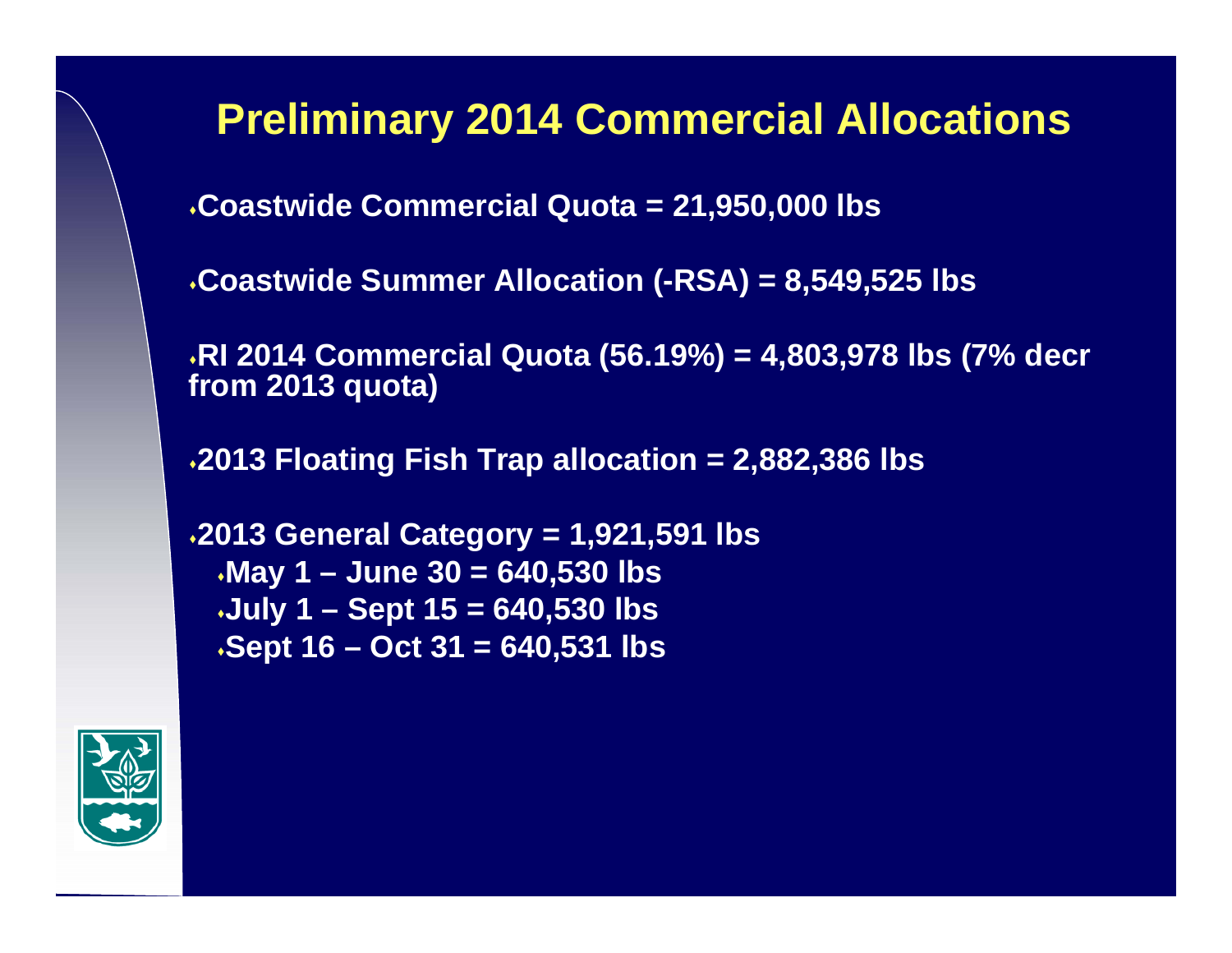## **Division of Fish and Wildlife Proposed Changes**

**The RI Division of Fish and Wildlife proposes maintaining the current starting aggregate limits. The Division recommends the following:**

**May – June 30 = 10,000 lbs/wk July 1 – Sept 15 = 10,000 lbs/wk Sept 16 – Oct 31 = 10,000 lbs/wk**

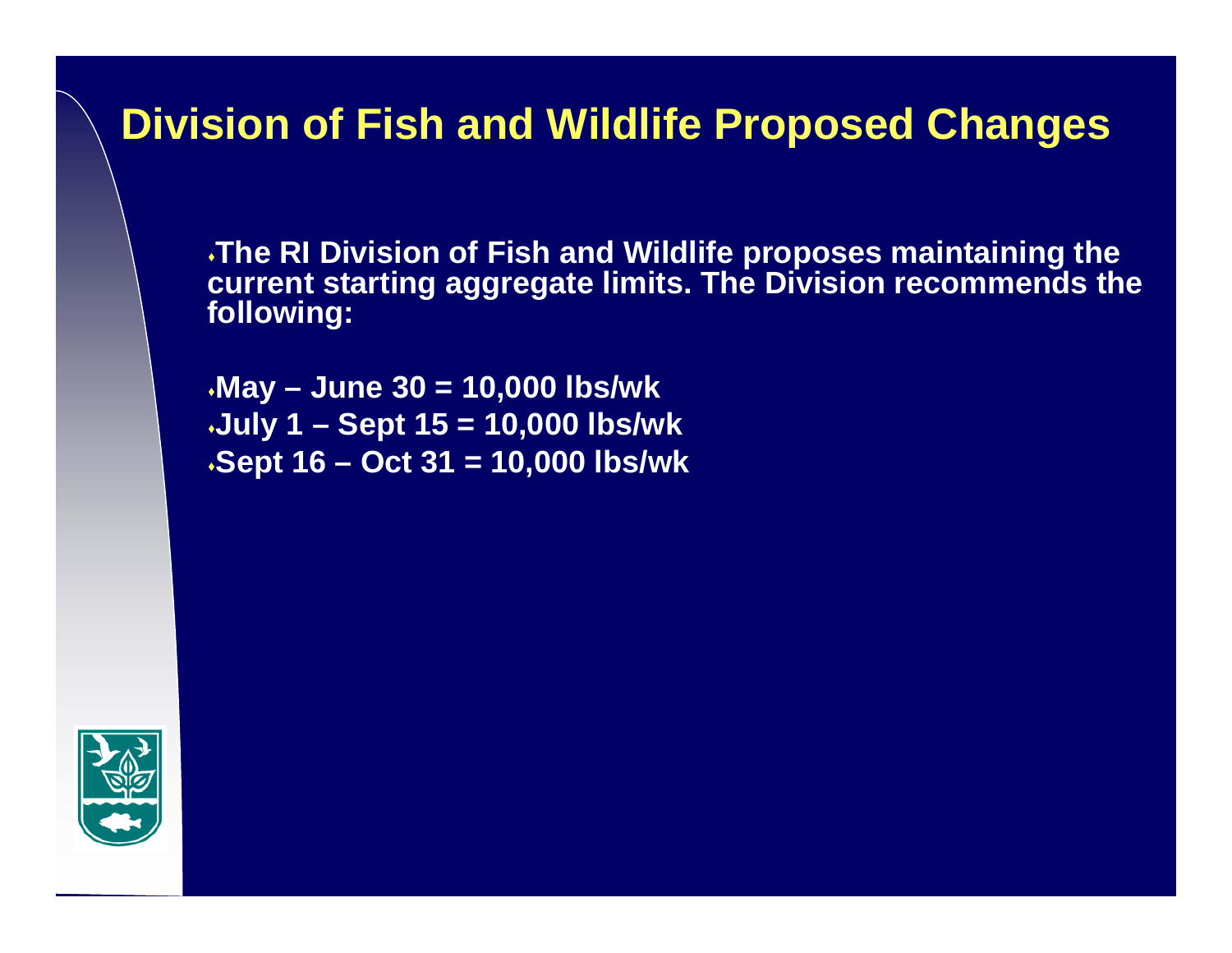### **Black Sea Bass Stock Status**

**Stock Status:**

**Relative to the DPSWG biological reference points, the stock is not overfished and overfishing is not occurring.** 

**Fishing mortality F = 0.21 in 2011, less than the threshold F = 0.44** 

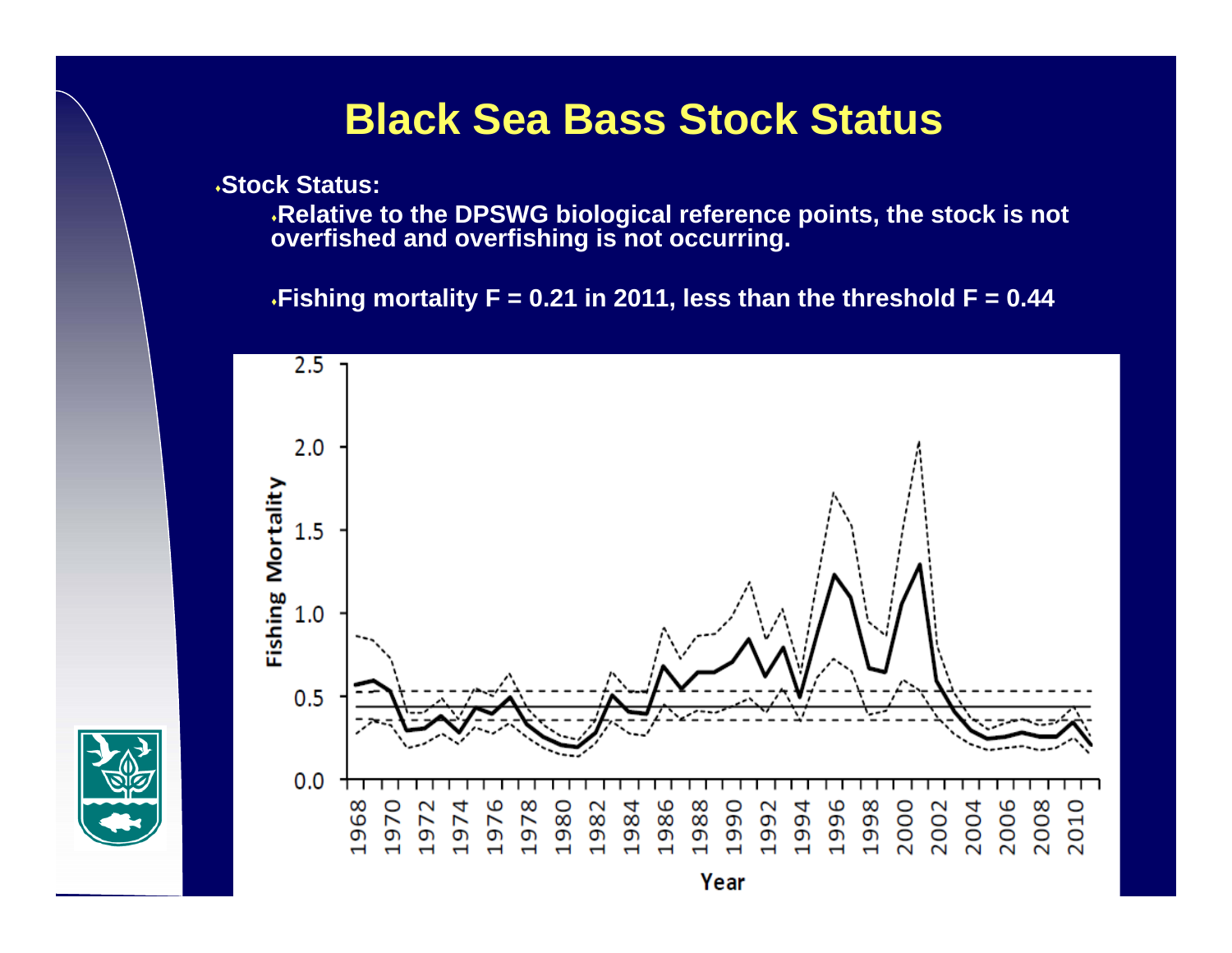#### **Black Sea Bass Stock Status**

**Stock Status:**

**SSB was 24.6 million lbs in 2011. The SSB reference point is SSBMSY = 24.9 million lbs. The minimum stock size threshold, one-half SSBMSY, is estimated to be 12.5 million lbs.** 



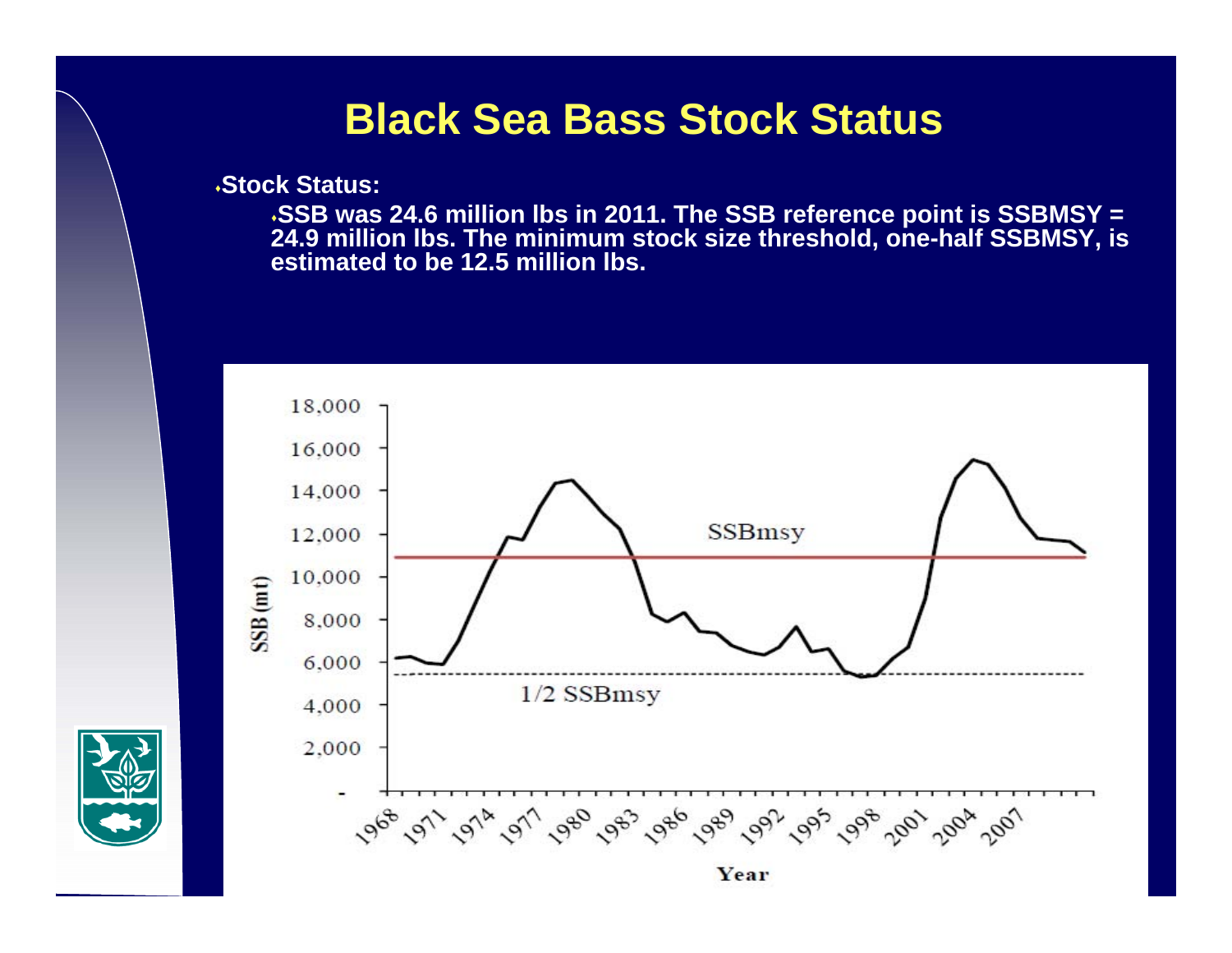## **Black Sea Bass Stock Status**

**Stock Status:**

**2011 recruitment was 21 million fish, recent years have been near average.** 

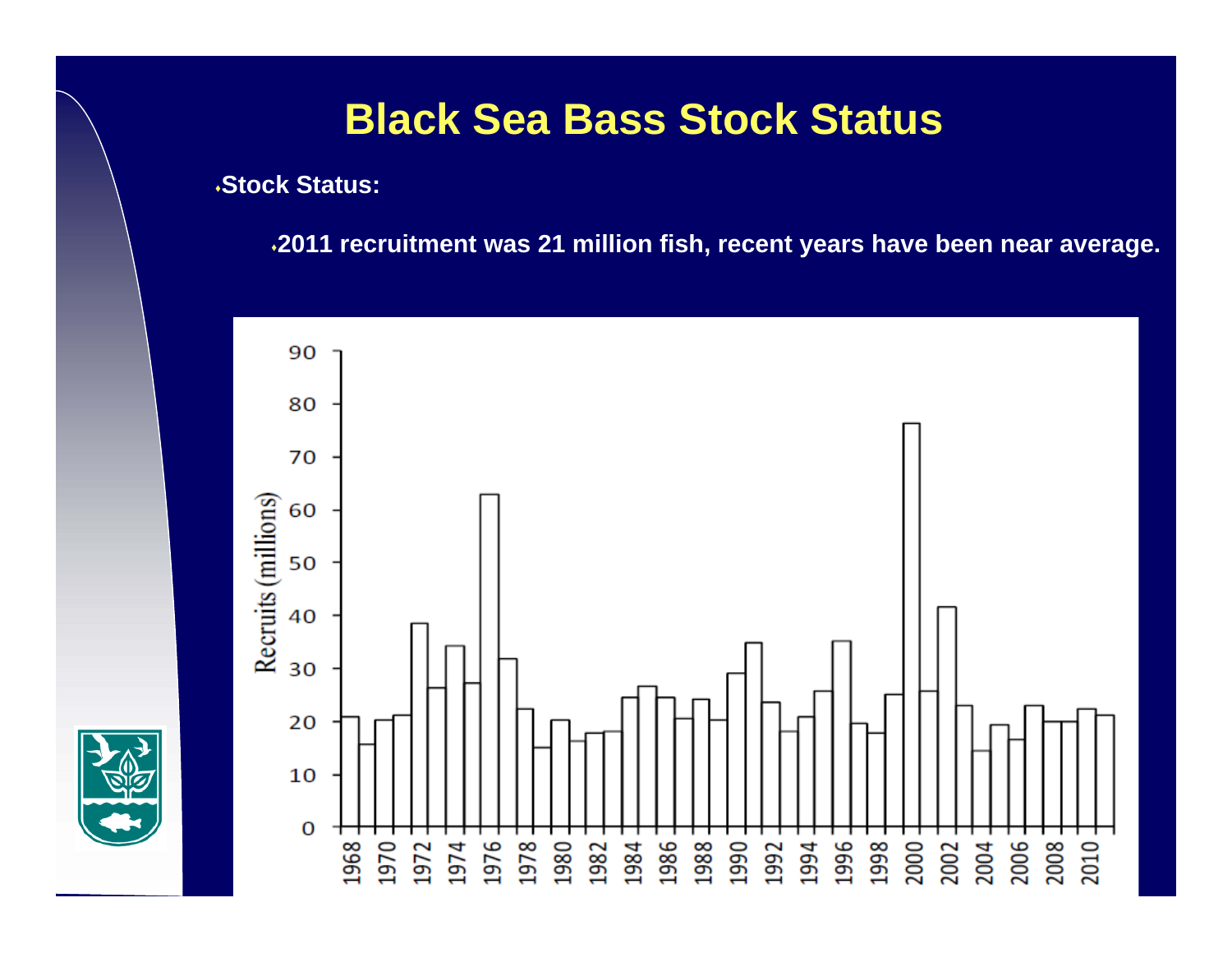## **Commercial Landings – Black Sea Bass**



#### **Possession Limit Changes:**

- 1/1/13 750 lbs/day
- 4/14/13 200 lbs/day
- 4/21/13 CLOSED
- 5/1/13 50 lbs/day (new sub period)
- 6/3/13 CLOSED
- 7/1/13 50 lbs/day (new sub period)
- 7/31/13 CLOSED
- 9/1/13 50 lbs/day
- 9/4/13 CLOSED

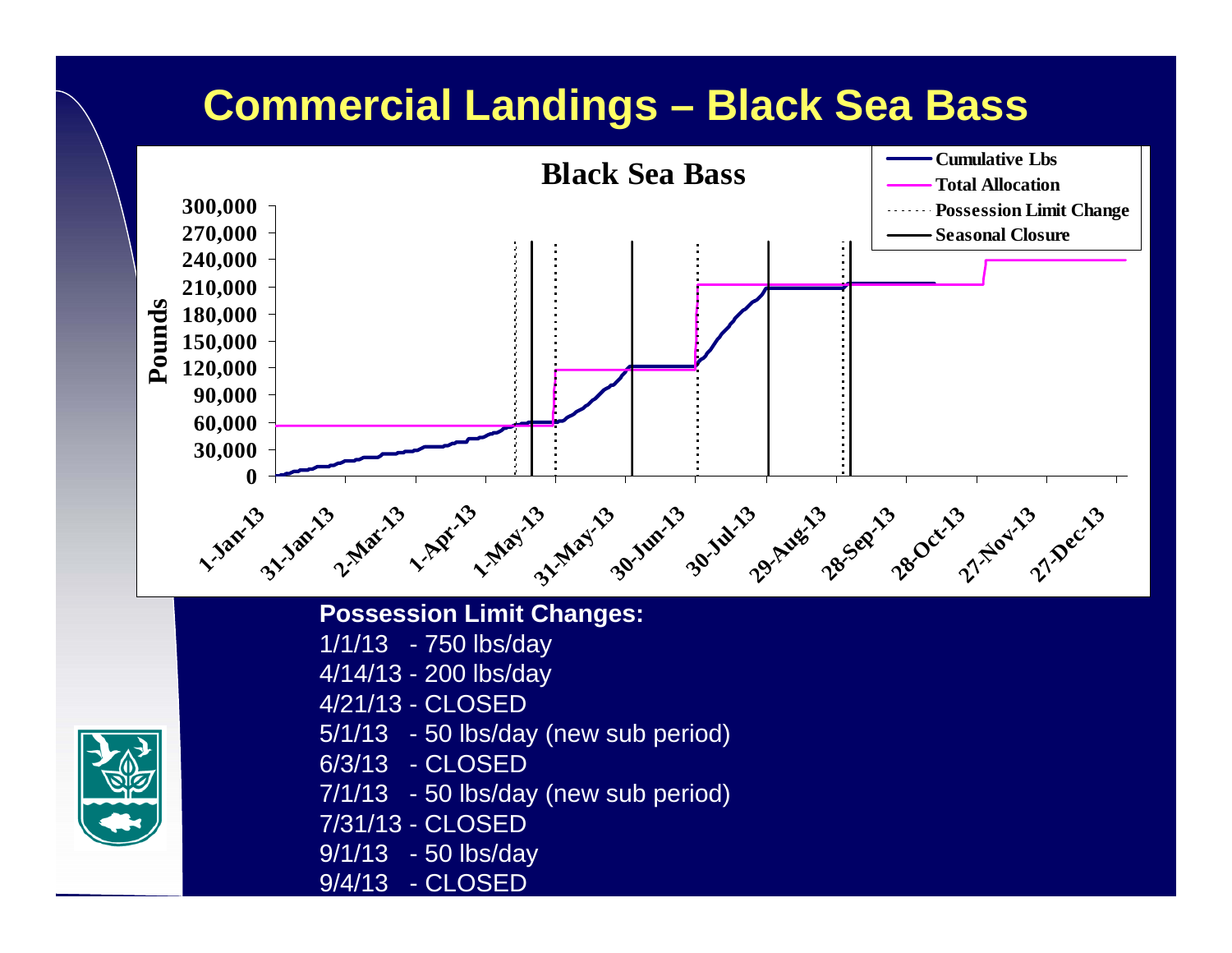## **Commercial Landings – Black Sea Bass**

- **There was a 2,817 pound overage in first period (5% of subperiod quota). This overage was split equally between the three remaining sub-periods, therefore each remaining subperiod lost 939 lbs.**
- **There was a 1,831 pound overage in second period (3% of subperiod quota). This overage was split equally between the two remaining sub-periods, therefore each remaining sub-period lost 916 lbs.**
- **There was a 646 pound underage in third period (less than 1% of sub-period quota). This underage will be rolled into the remaining sub-period.**

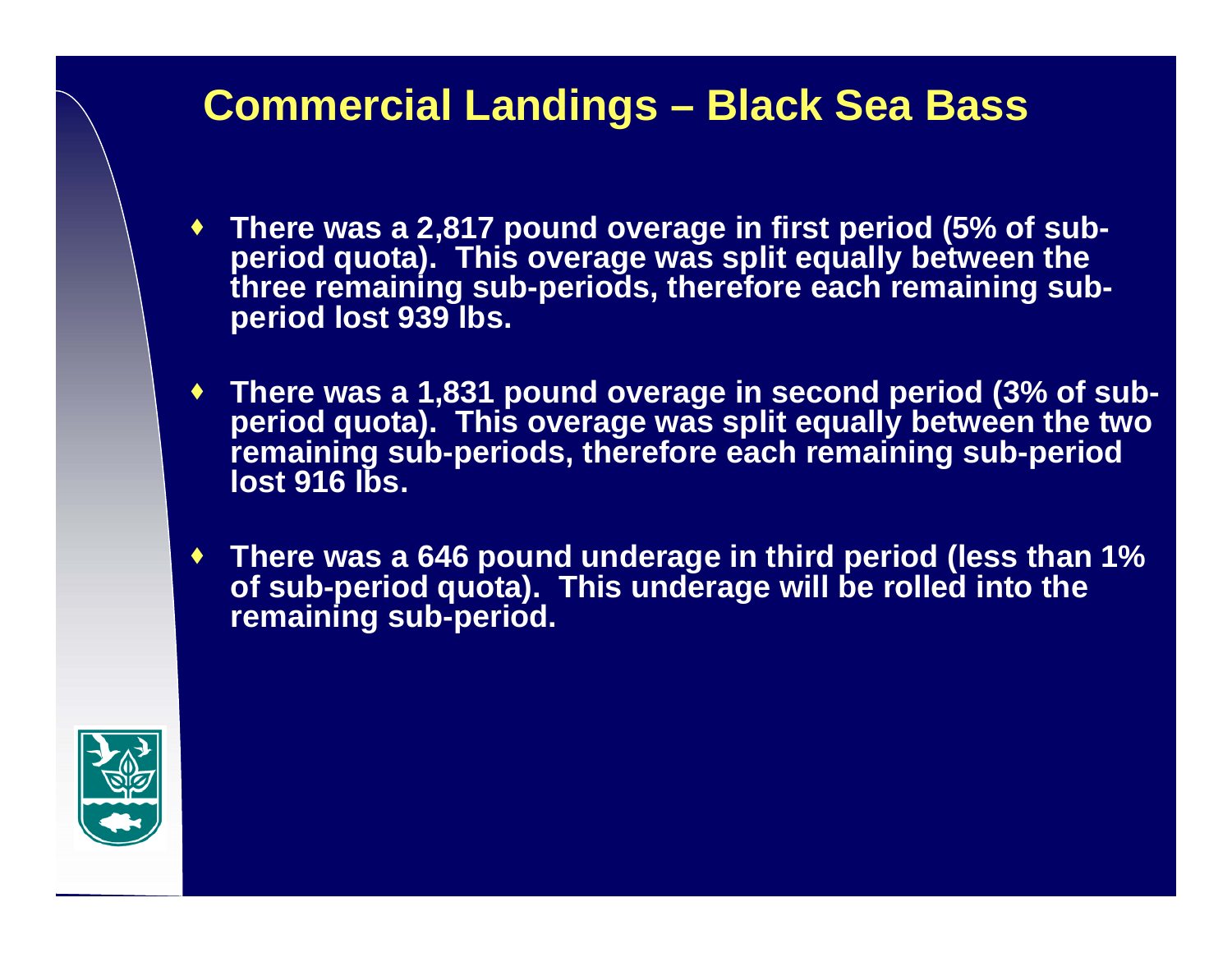2012: SSC recommended ABCs for 2013-2015 Council/Commission implemented only 2013

Level 4 assessment designation

ABC recommendations based on constant catch approach (4.5 mil lb)

December 2012: Council requested SSC revisit 2013-2014 recommendations

Re-examine assessment level, review additional data

January 2013 SSC meeting

Reviewed additional fishery-independent indices compiled by Technical Committee



Updated catch and landings information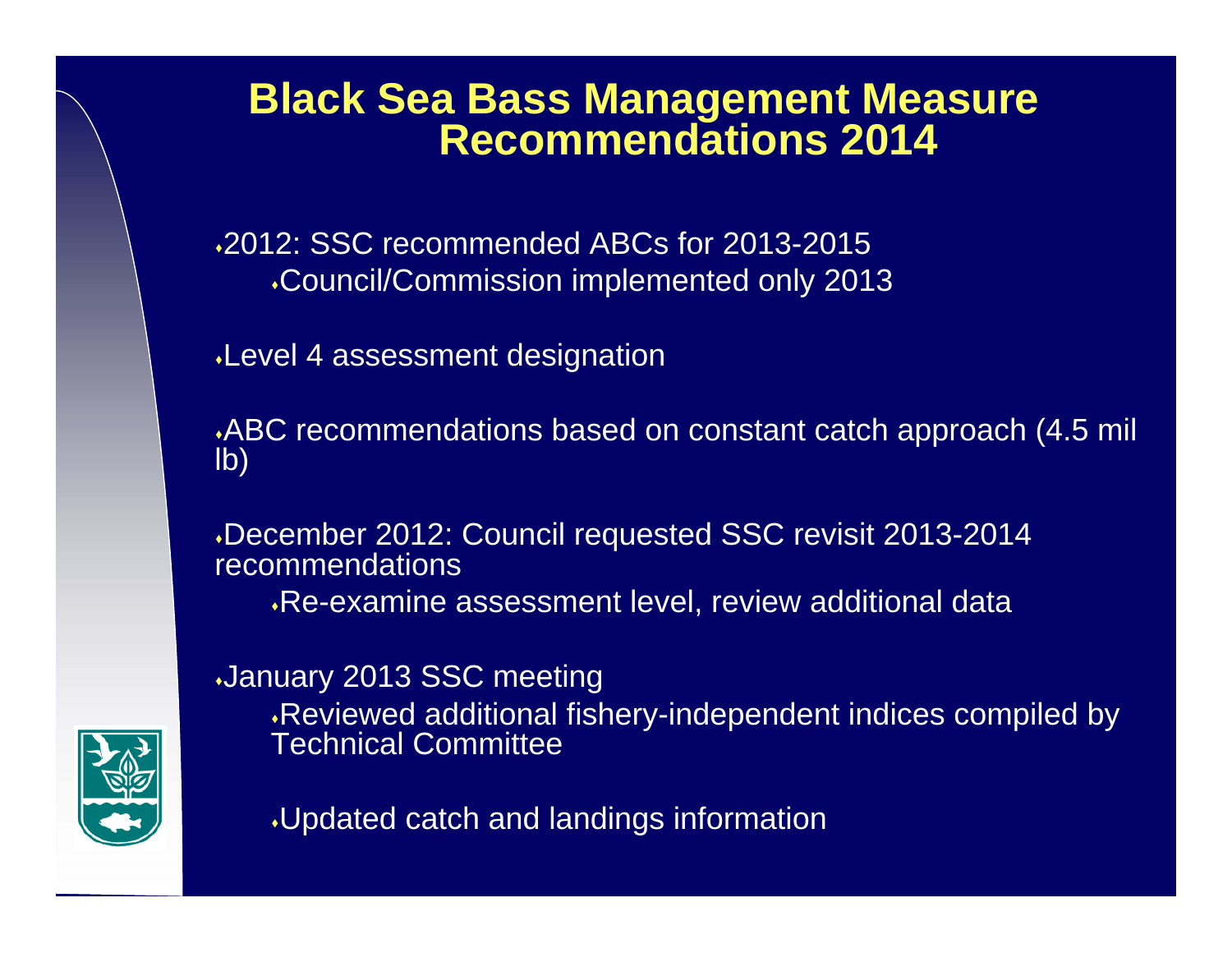#### January 2013 SSC conclusions:

Little information to support change from Level 4 or constant catch approach

However, re-evaluated constant catch level used from 2010- 2012

Continued application overly conservative; recommended 2013- 2014 ABC constant catch level of 5.50 mil lb (2,494 mt)

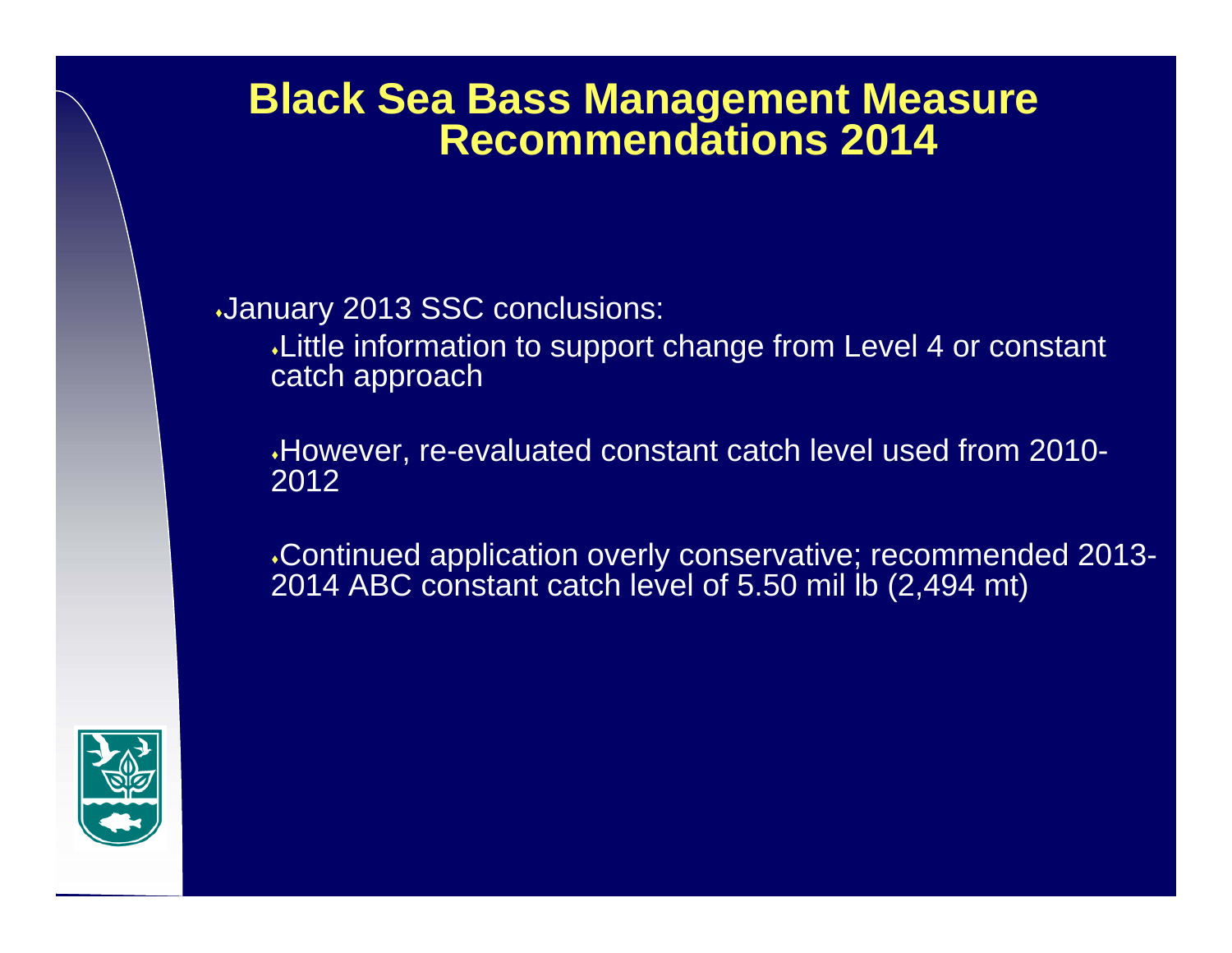Review of state and federal fishery independent and dependent data; additional research and projects

Developed short and long term research recommendations to address assessment concerns

Conclusions:

No additional data/analyses in short term that would likely result in elevation of assessment level

Highly unlikely that an assessment update would change perception of uncertainty; continued application of ad-hoc approach likely



Recommended delay of 2014 benchmark to 2016 or later to allow progress on analyses and modeling approaches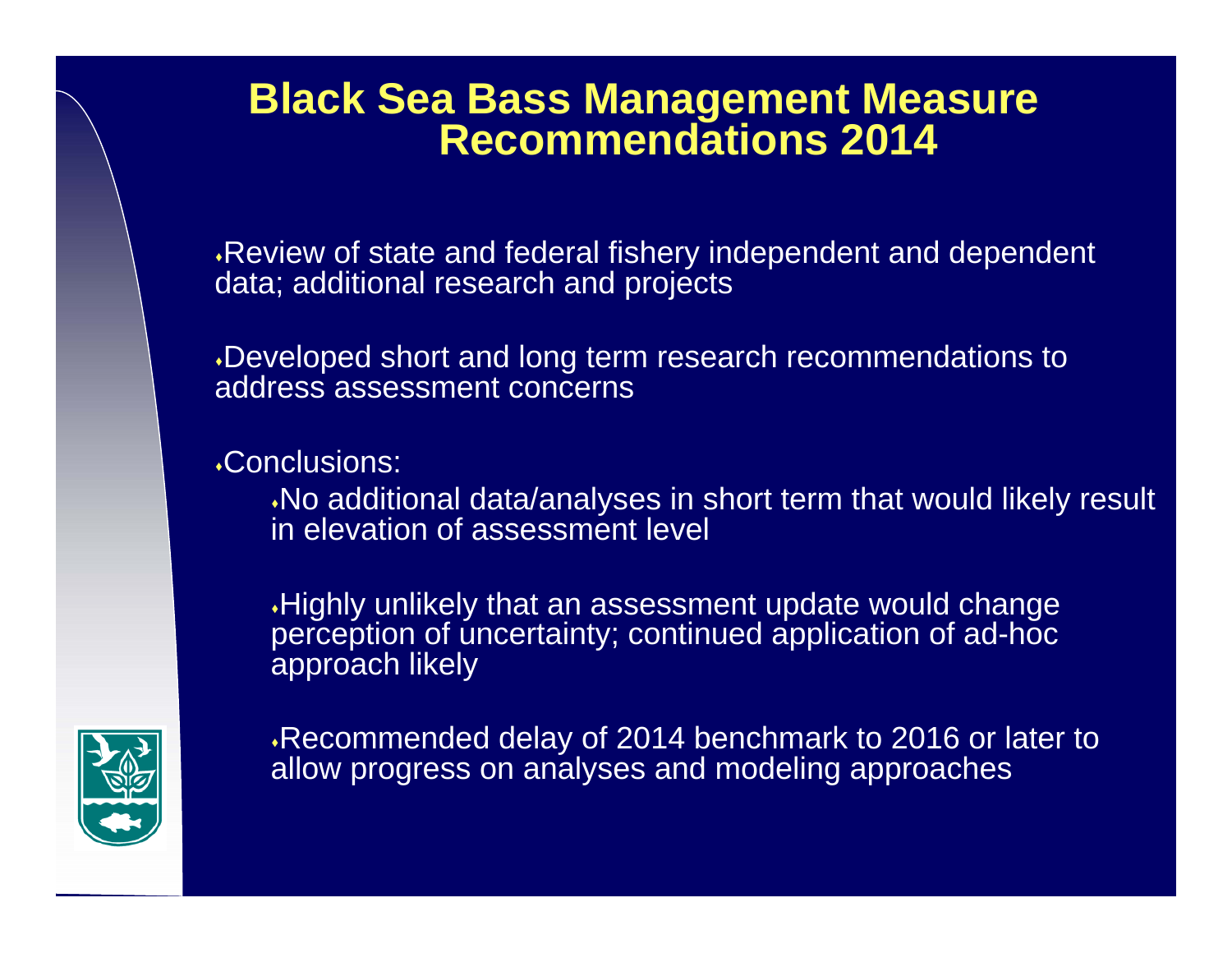$\cdot$ No changes to BSB ABCs in 2014

Recommended same ABCs for 2015, subject to review next year

Formed subcommittee to address dealing with data poor stocks as ing poor stocks as inductional poor stocks as inductional poor stocks applied to black sea bass

MC did not add any management uncertainty to the ABC calculations

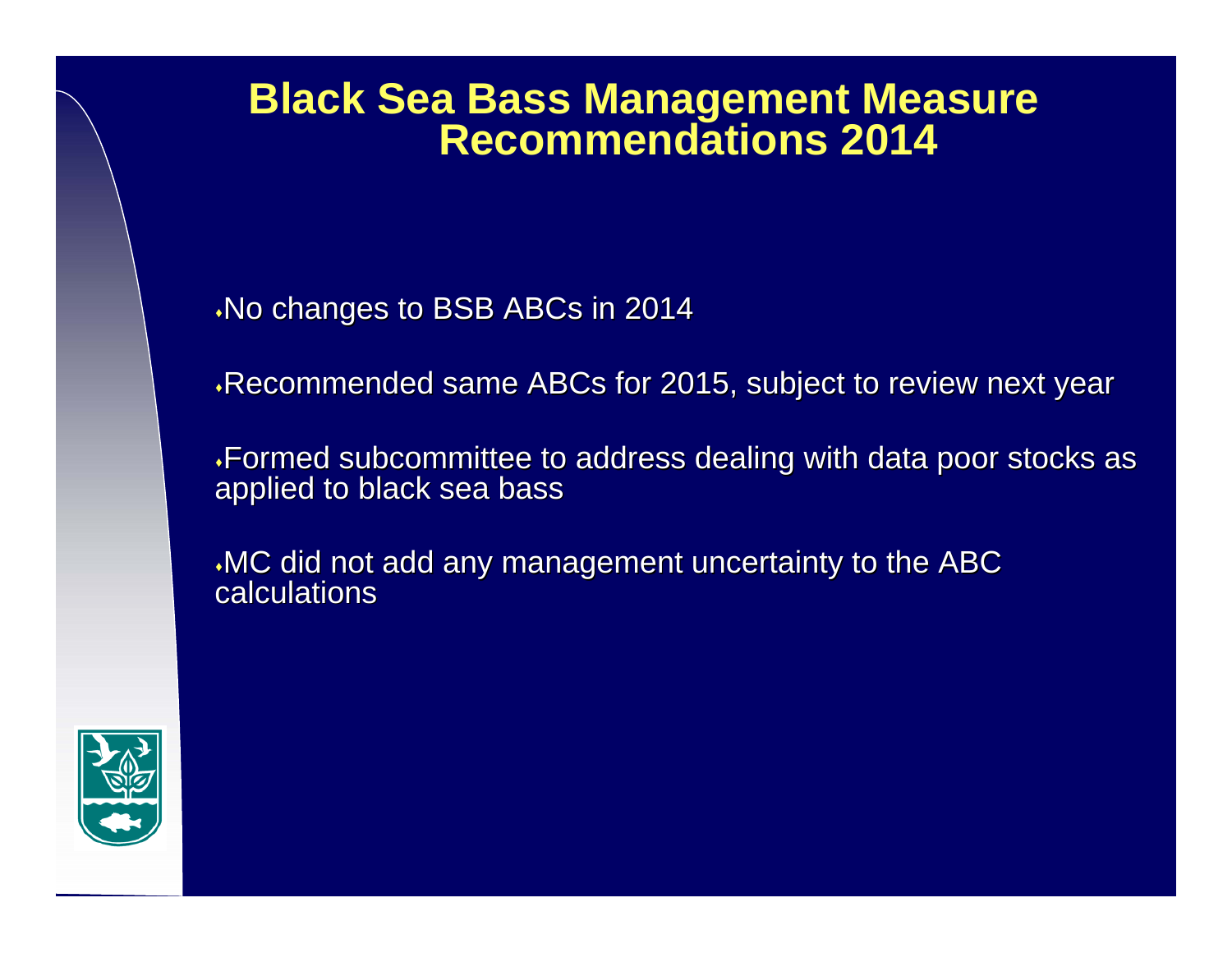**RI 2014 Commercial Quota (11%, -RSA) = 238,700 lbs**

**2014 Sub period allocations January 1 – April 30 = 56,079 lbs May 1 – June 30 = 61,759 lbs July 1 – Oct 31 = 93,668 lbs November 1 – December 31 = 27,194 lbs**